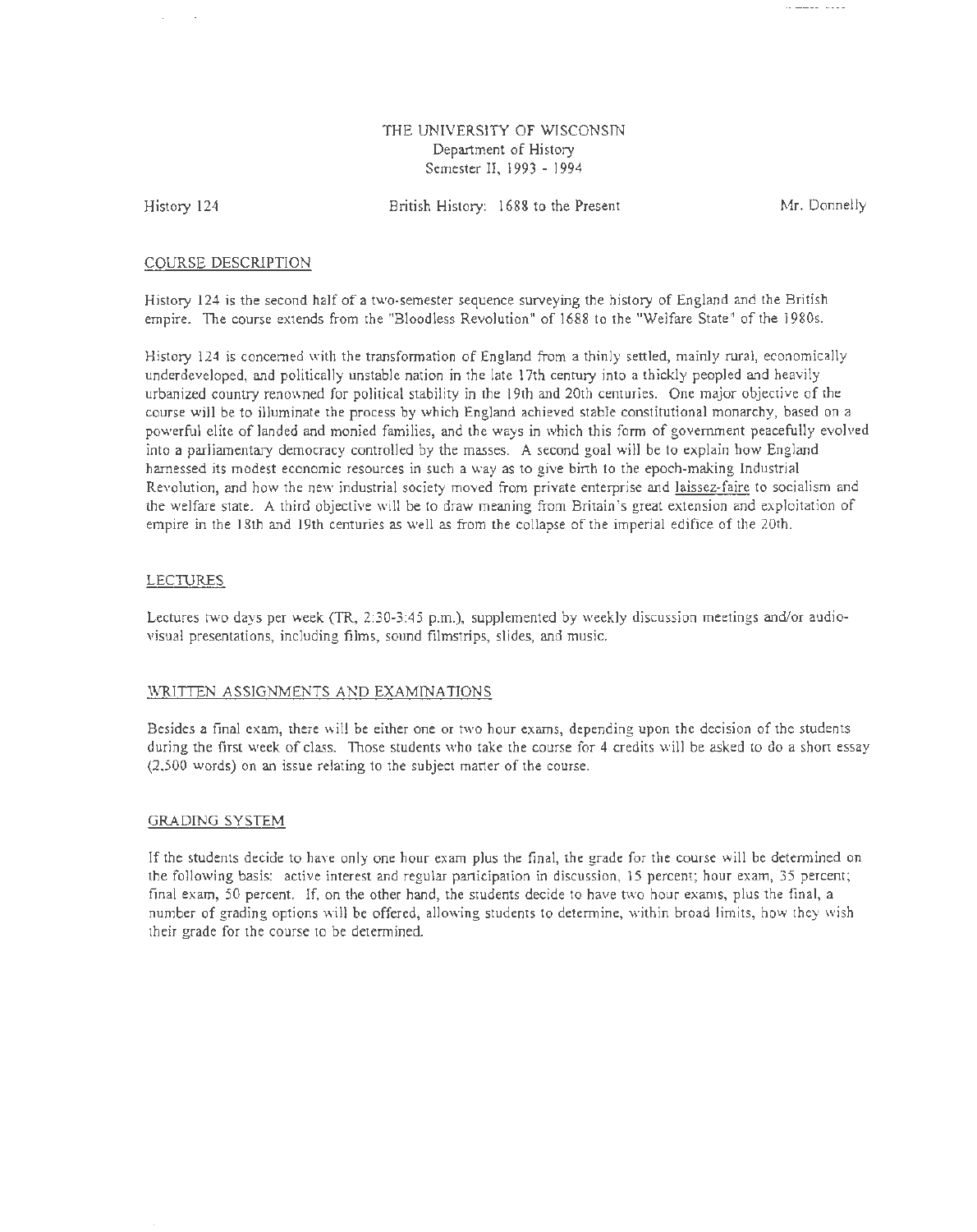# REQUIRED READINGS

- Briggs, Asa, Victorian People (Chicago U.P.).
- Hay, Douglas, et al., Albion's Fatal Tree: Crime and Society in Eighteenth-Century England (Pantheon Books).
- Hobsbawm, E. J., Industry and Empire. Pelican Economic History of England, Vol. 3 (Penguin Books).
- Porter, Bernard, The Lion's Share (Longman).
- Prall, Stuart E., The Bloodless Revolution: England. 1688 (University of Wisconsin Press).
- Webb, R. K., Modem England, 2nd ed. (Harper and Row).